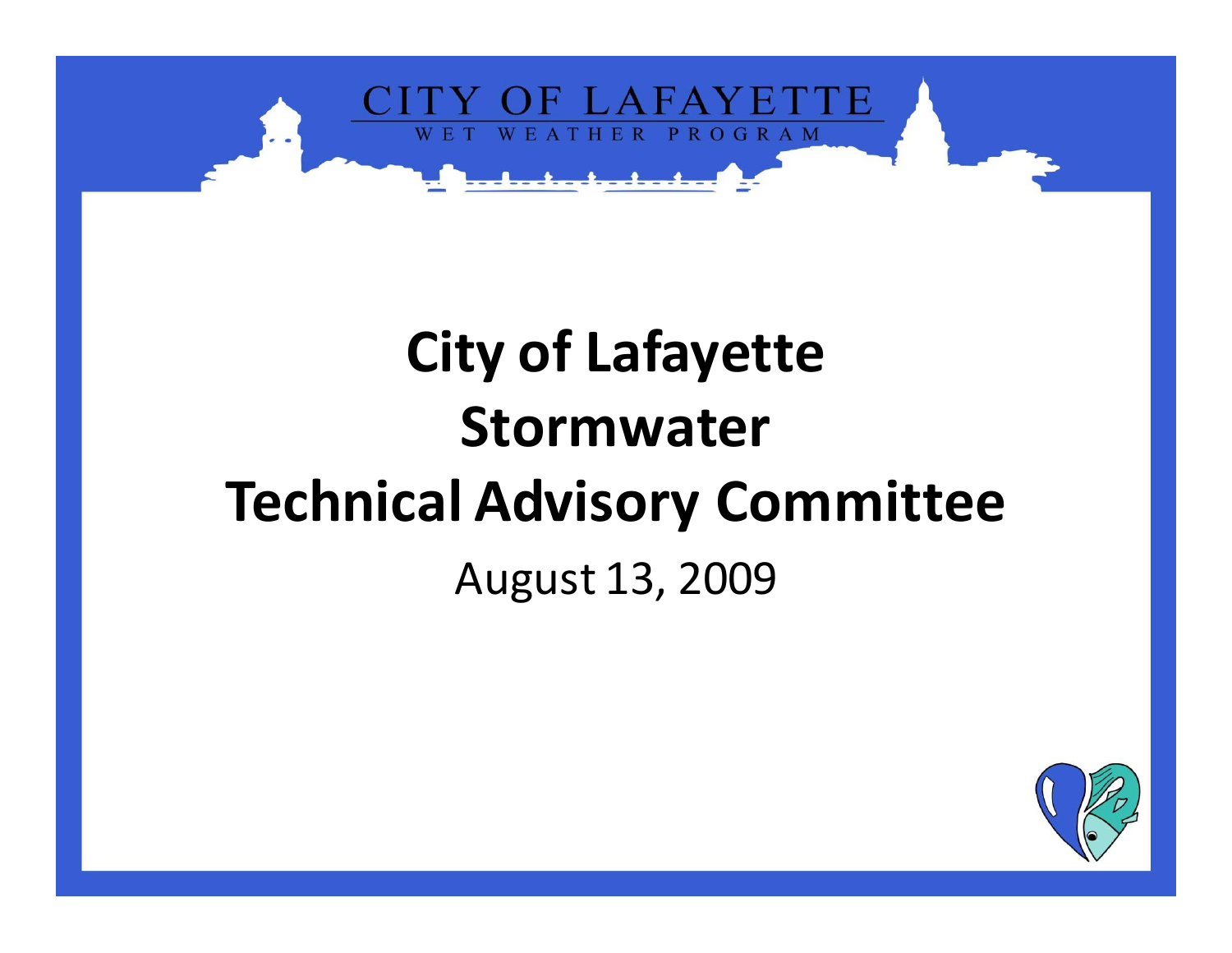

### **Welcome and Introductions**

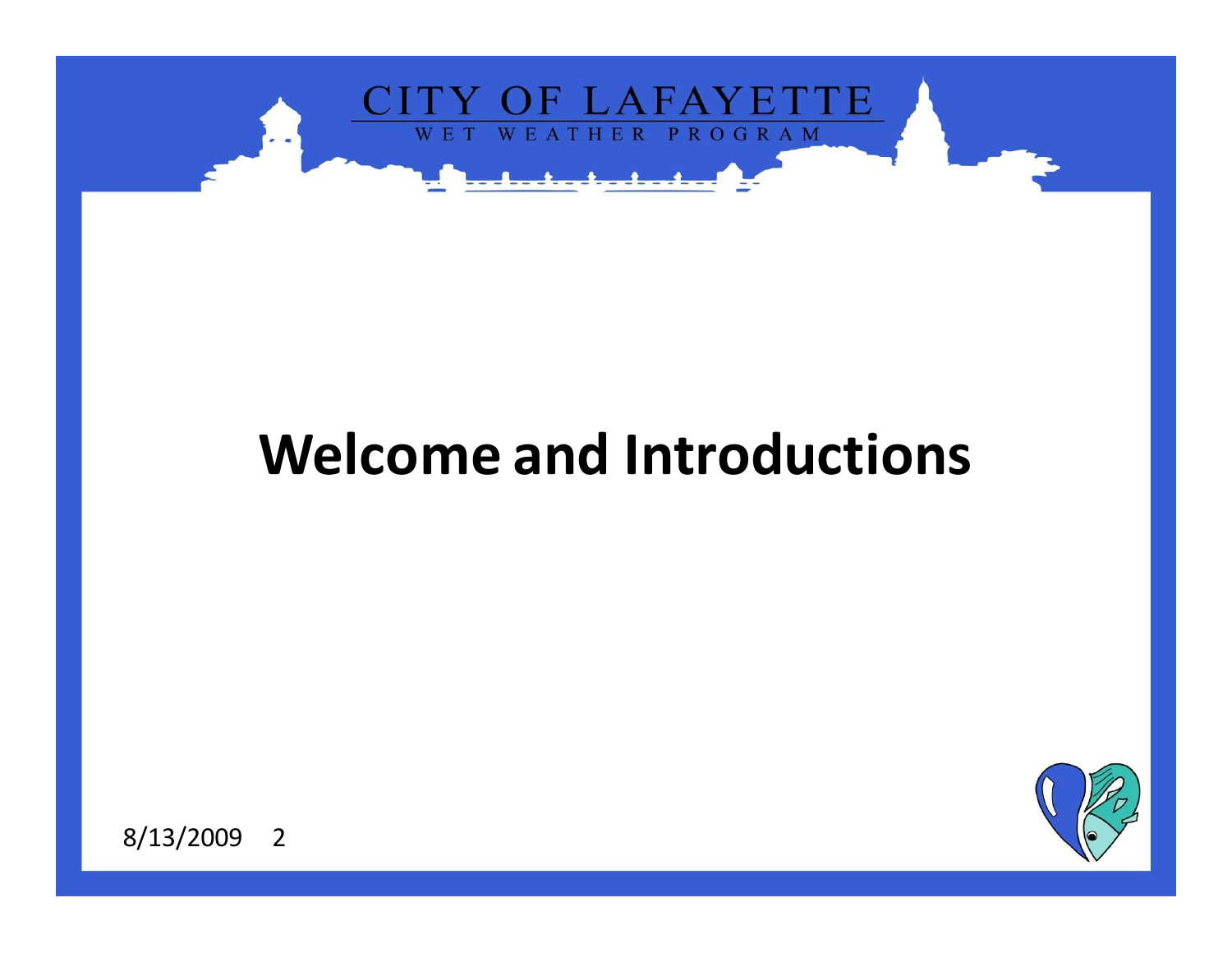# **Purpose of SWTAC**

OGRAM

- •**•** Provide vital feedback for Stormwater Master Planning
- •Bring a broad perspective to the Stormwater Program
- Give input on implementation of green and sustainable •infrastructure
- • Offer community perspective of the proposed Stormwater user fee rate and assessment structure
- •**•** Support community education and outreach initiatives

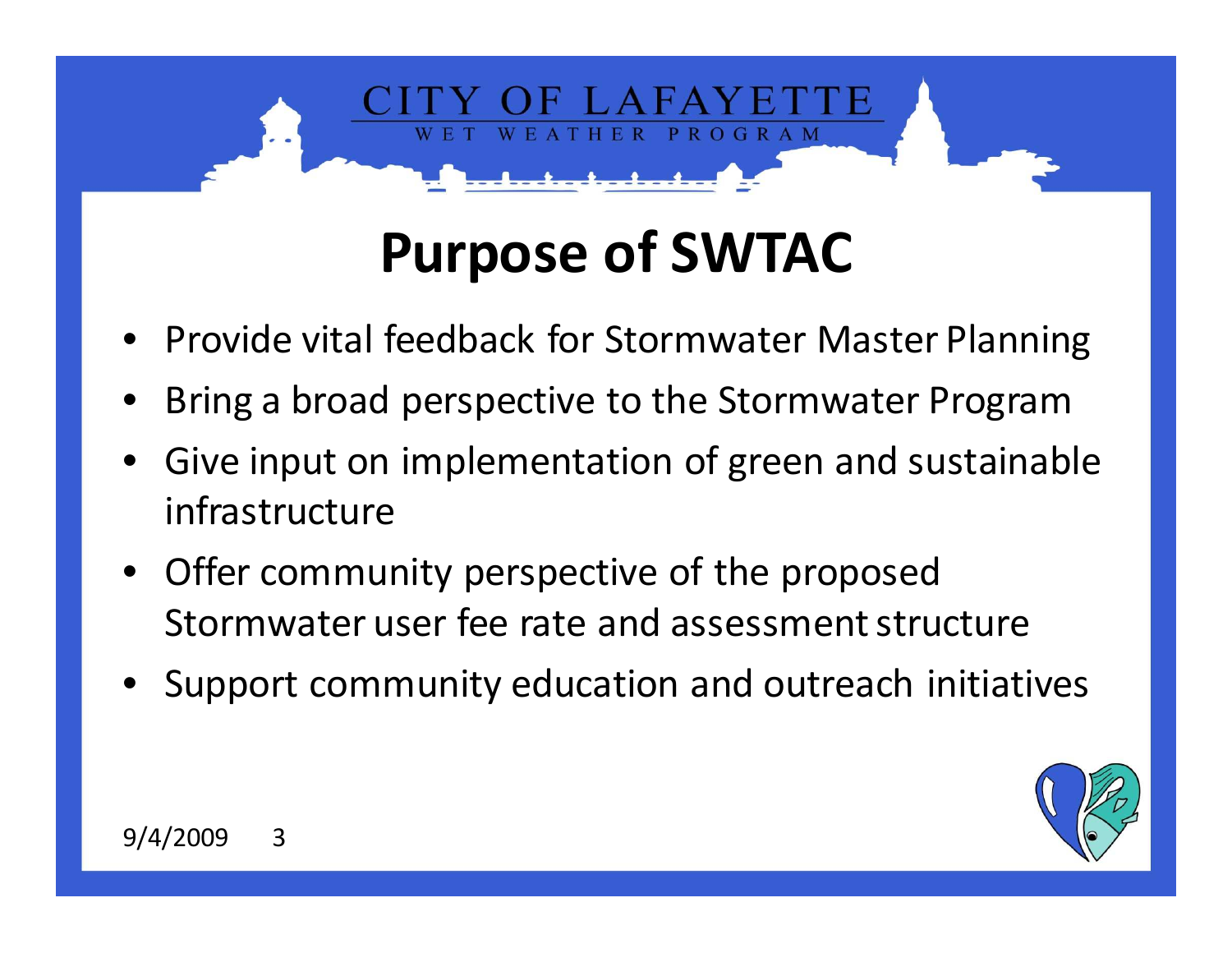

# **Today's Agenda**

- Stormwater User Fee Updates
	- o Ordinance
	- o Policy documents
- Stormwater Capital Program Project Prioritization
- Long Term Control Plan (LTCP) Update

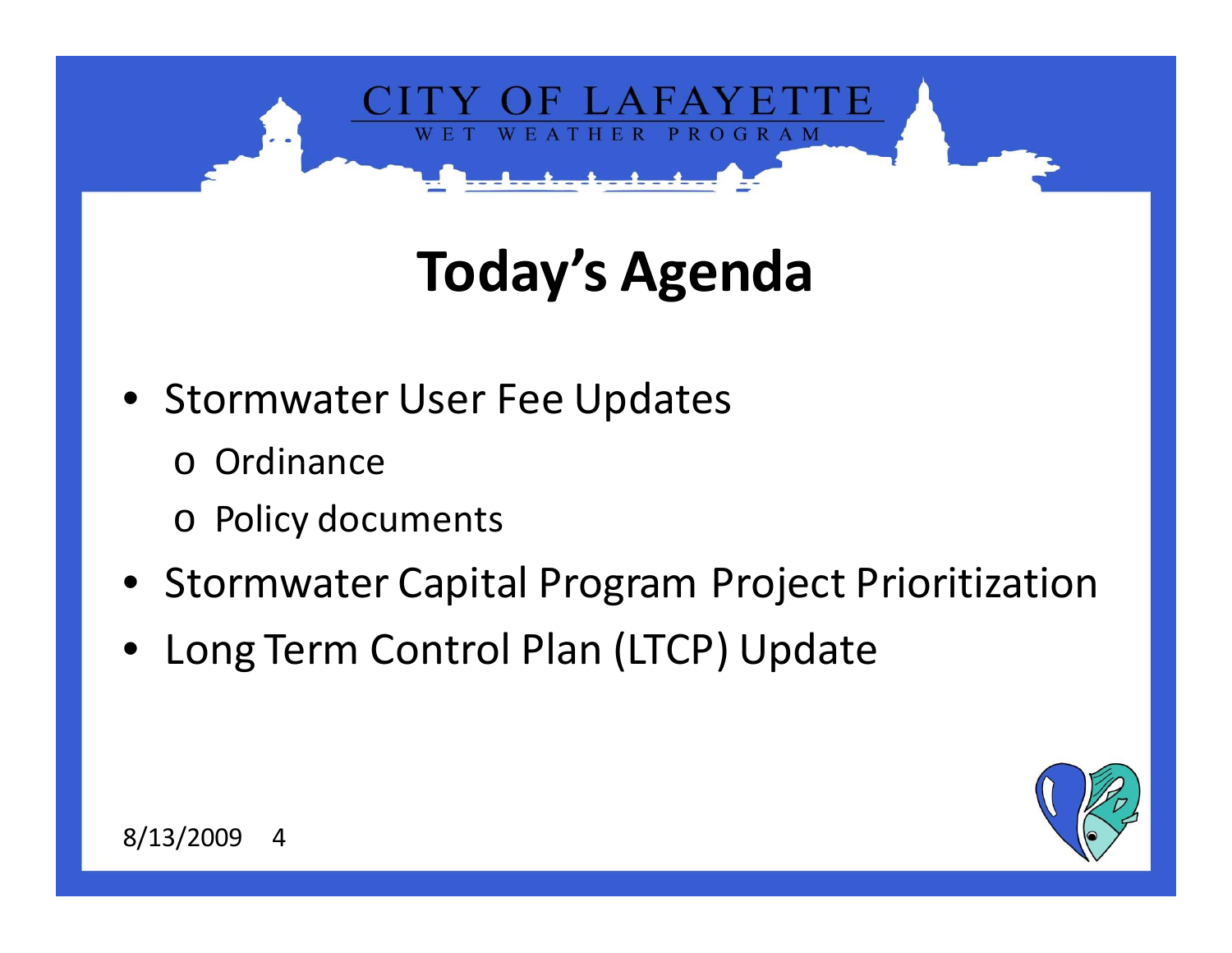

### **Stormwater User Fee Update**

- Ordinance
	- o Content
	- o Status
	- o Timeline
- Policy Documents
	- o Billing criteria
	- o Billing class

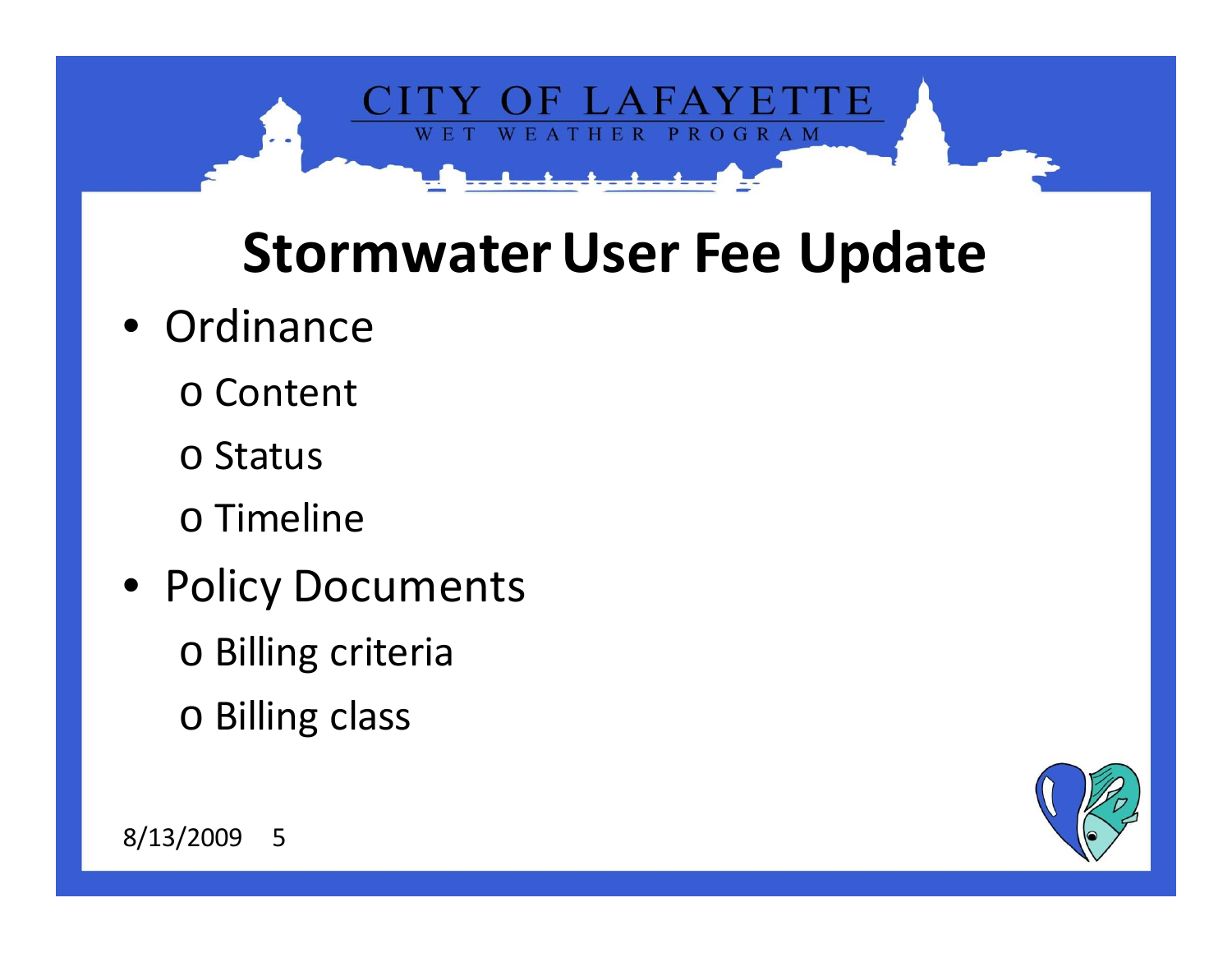

#### •**What is it?**

o An ordinance amending existing Section 8.08.140 and enacting a new article, Sections 8.08.800 - .890, of the City of Lafayette Municipal Code providing for a stormwater service charge in the City of Lafayette, Indiana

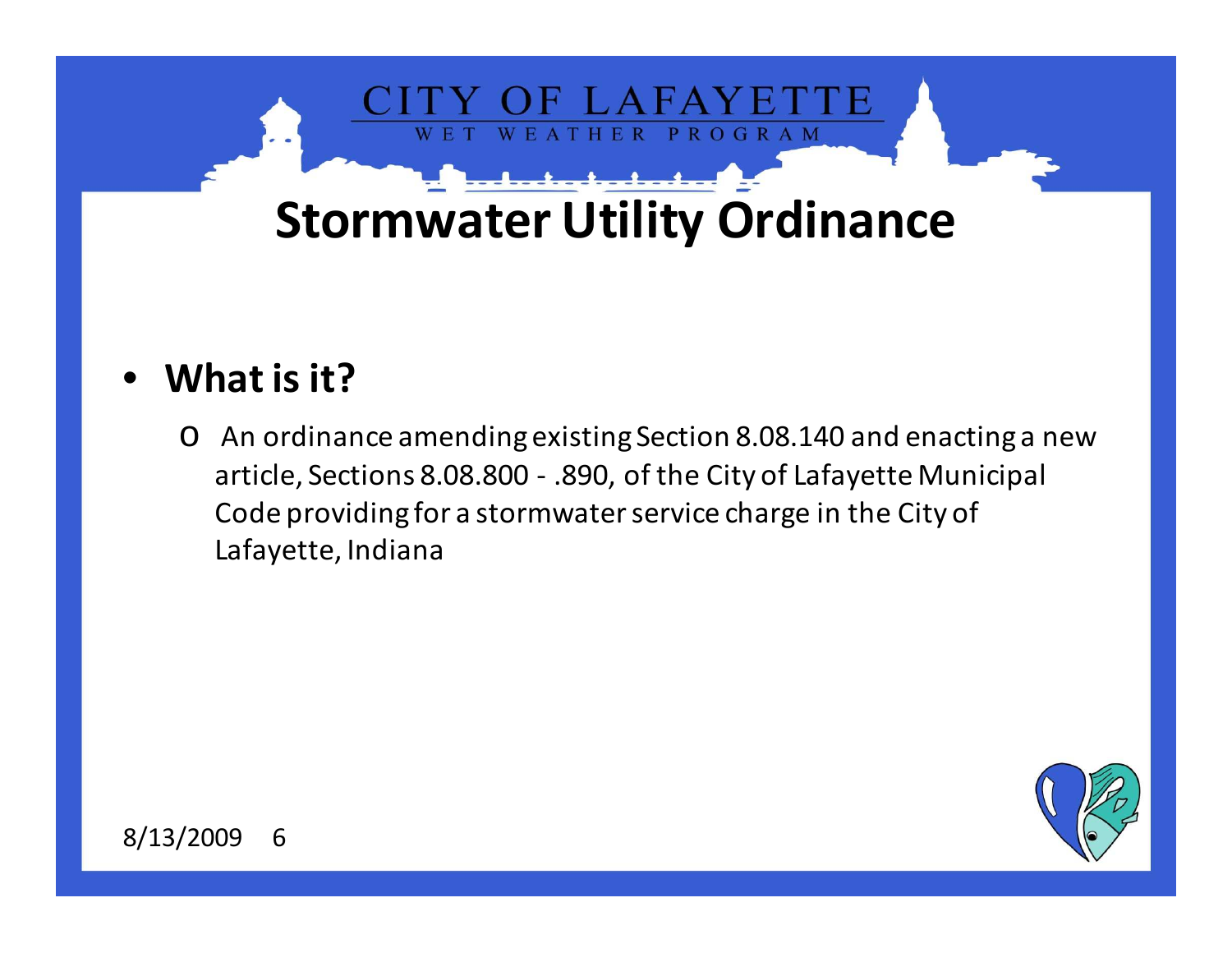**PROGRAM** 

#### •**How?**

o In accordance with and pursuant to Indiana Code 36-9-23, the Common Council desires to establish a distinct, just and equitable schedule of service charges for the users of the system

#### •**Why?**

o The Stormwater Service Charges will help the city to maintain and operate the system; plan, design, fund and construct projects necessary for the system; implement the programs necessary to provide the safe and efficient conveyance of Stormwater; and begin an inspection and maintenance program of the city's Stormwaterinfrastructure



8/13/2009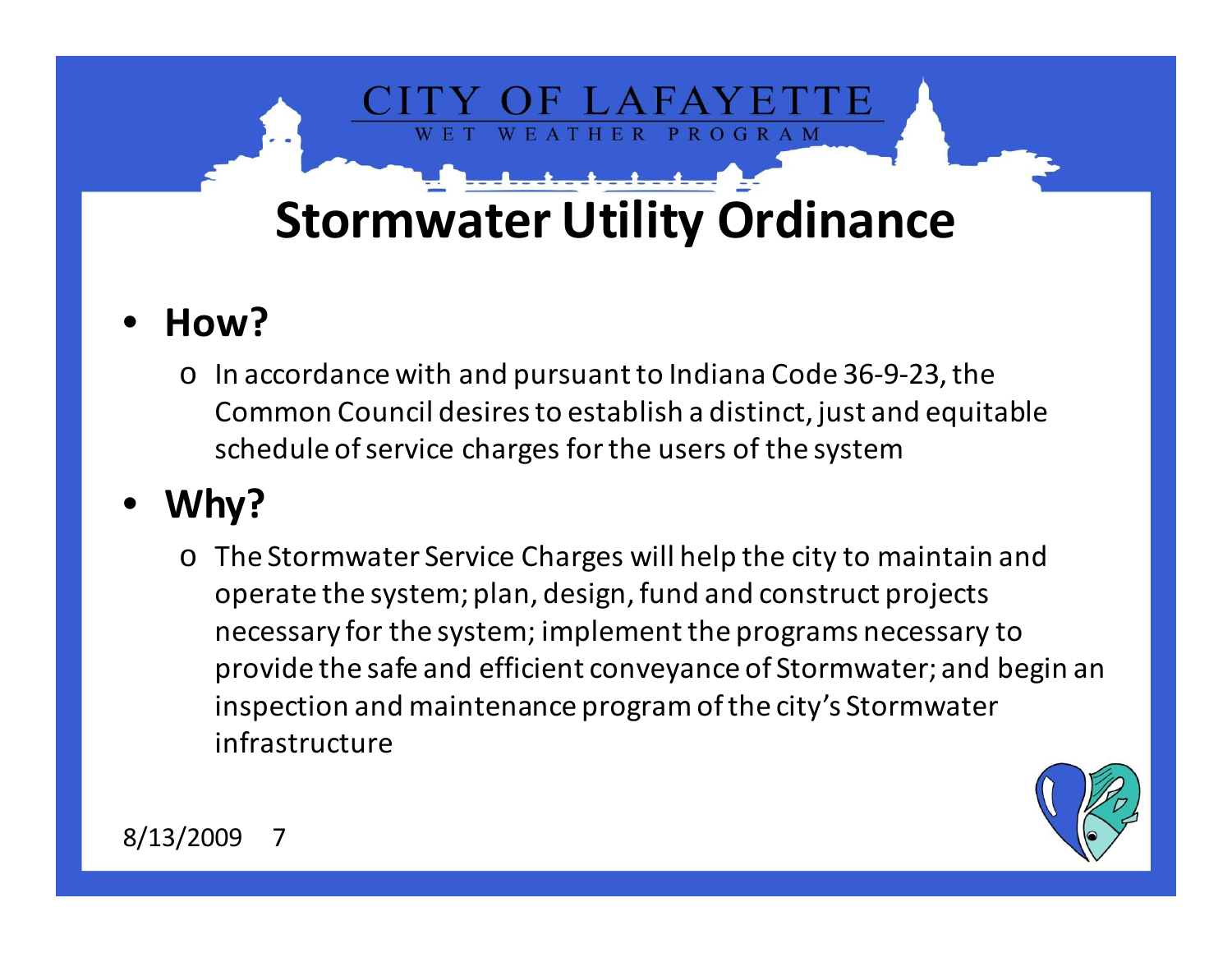### **PROGRAM Stormwater Utility Ordinance**

#### •**Details of the amendment**

- o Sections establishing a Stormwater Service Charge
- o Definitions
	- Equivalent residential Unit (ERU)
	- Impervious Surface Area
	- Residential
	- $\bullet$ Dwelling Unit
	- $\bullet$ Non-Residential

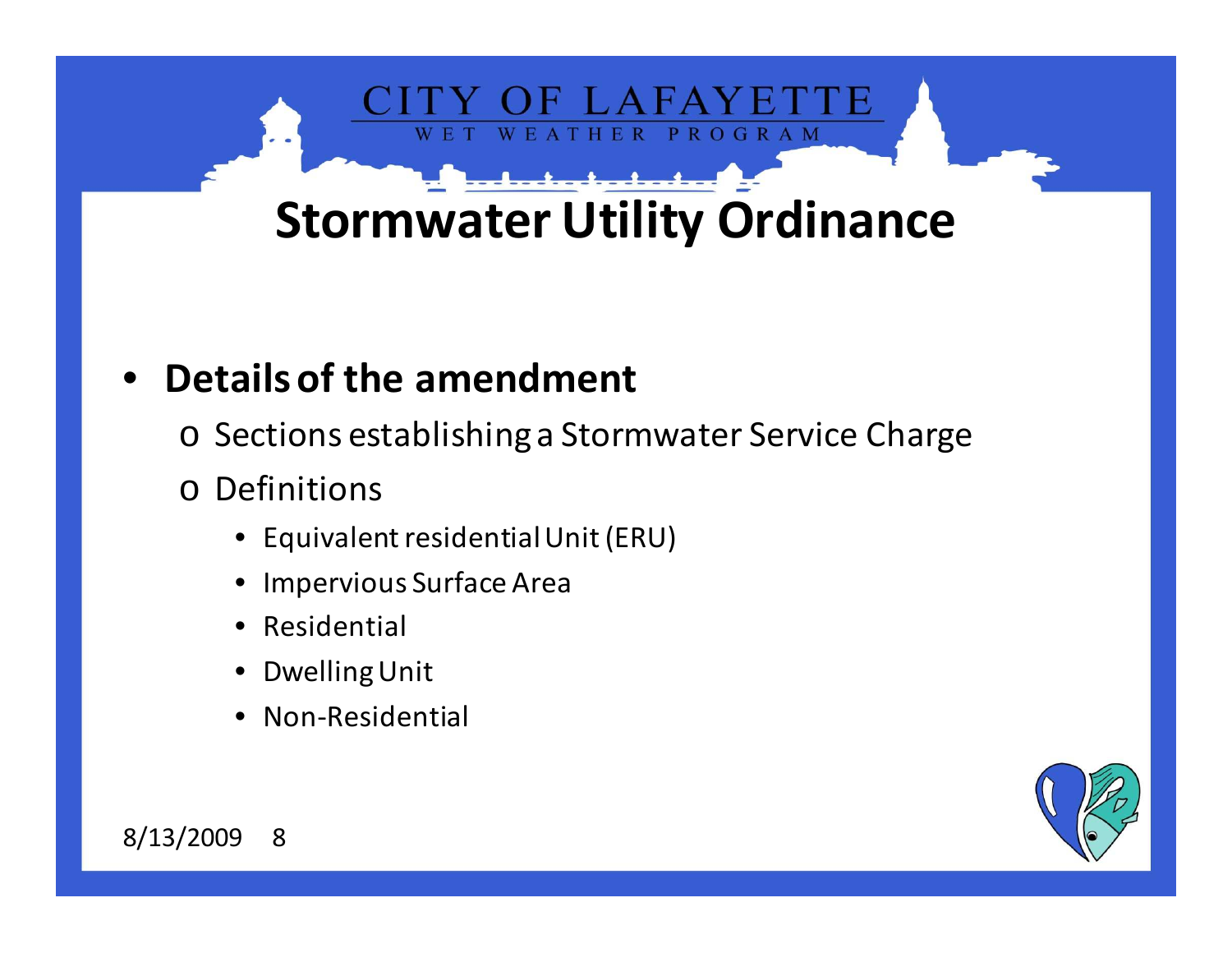**ROGRAM** 

#### •**Stormwater Service Charge**

- o Will be imposed on each and every lot and parcel of land within the city that directly or indirectly contributes to the city's StormwaterDrainage System
- o Will be assessed against the property owner for residential and non-residential property each month
- oLate payment will be subject to collection or deferred payment charge
- $\Omega$  Delinquent charges constitute a lien against the property and may be collected, along with applied penalties, recording fees and service charges, in accordance with the provisions of IC 36-9-23-32 and -33.

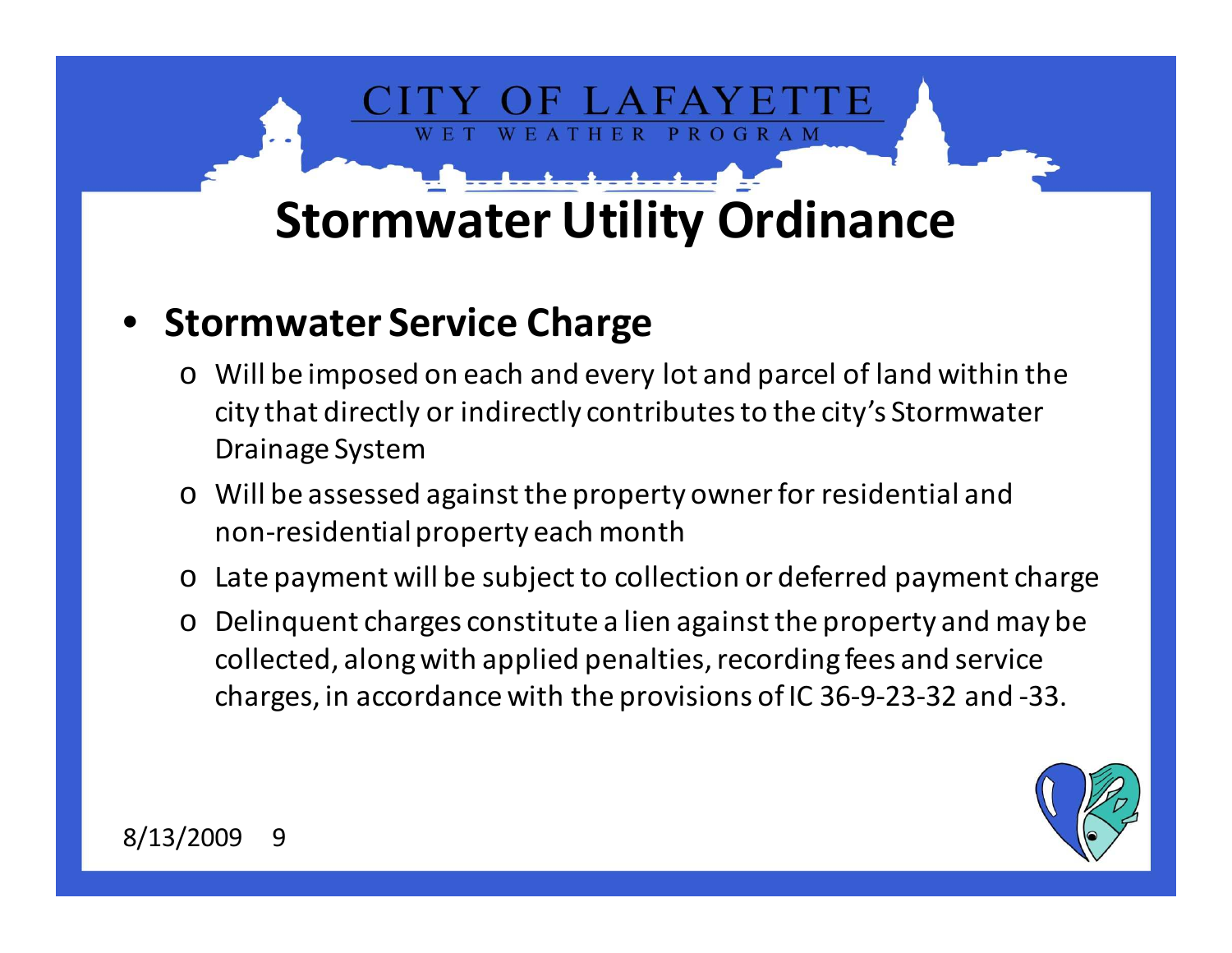**PROGRAM** 

#### •**Definitions**

- o ERU One (1) equivalent residential unit shall equal 3,200 square feet of impervious surface area, which shall be considered the average impervious surface area for a residential lot or parcel
- o Impervious Surface Area A surface, such as pavement, rooftops, compacted gravels and other structures, which prevent the infiltration of Stormwater into the soil
- o Residential A parcel or property containing a single building or structure intended for sleeping purposes, having occupants permanent in nature and containing not more than two (2) dwelling units
- o Dwelling Unit A building or structure or portion thereof that contains living facilities, including provisions for sleeping, eating, cooking, and sanitation, as required by local, state and federal code, for not more than one (1) family or congregate resident for sixteen (16) or fewer persons
- o Non-Residential A parcel or property not defined as residential

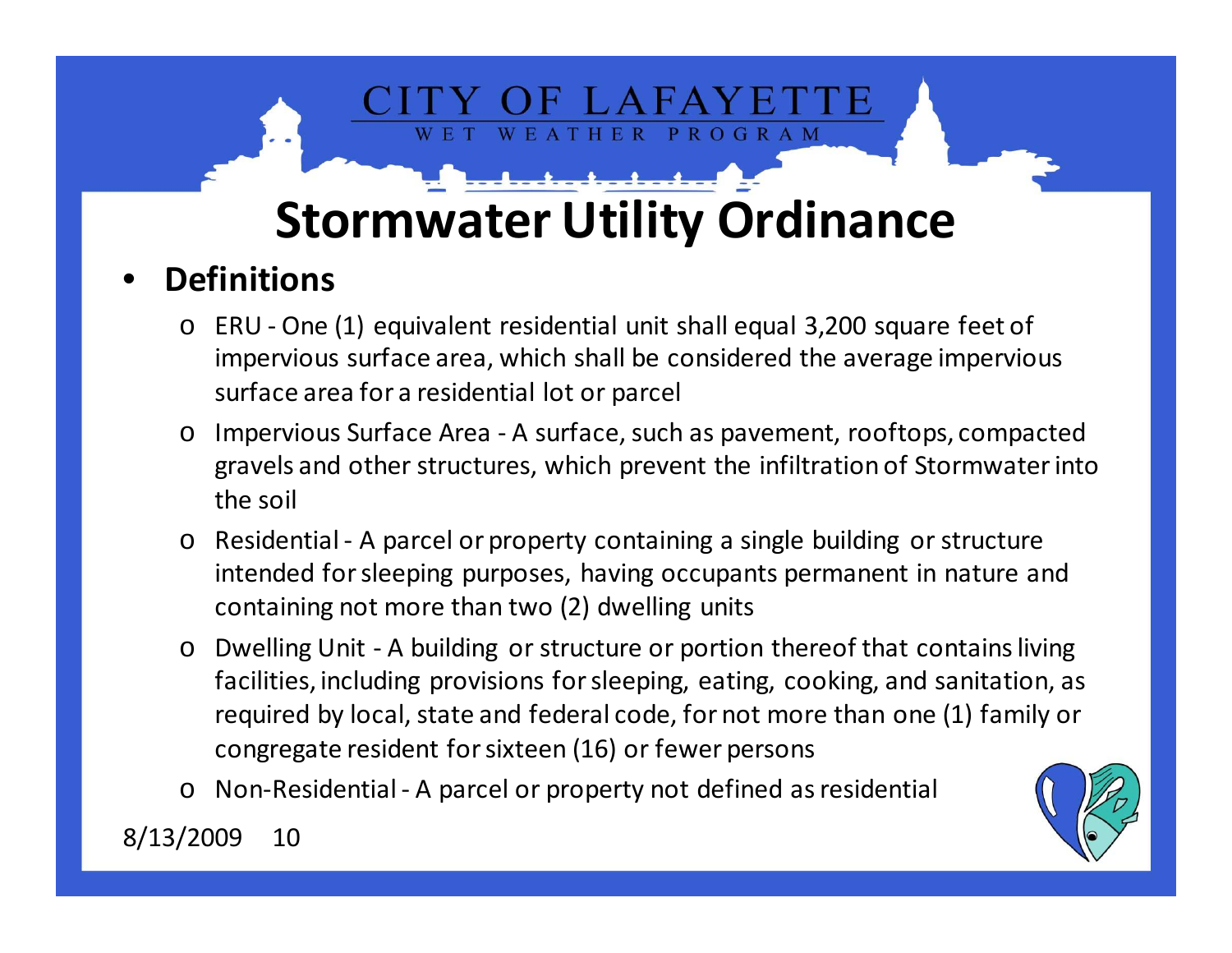

#### •**Timeline?**

o Propose to introduce the ordinance at the September 14, 2009 Council Meeting

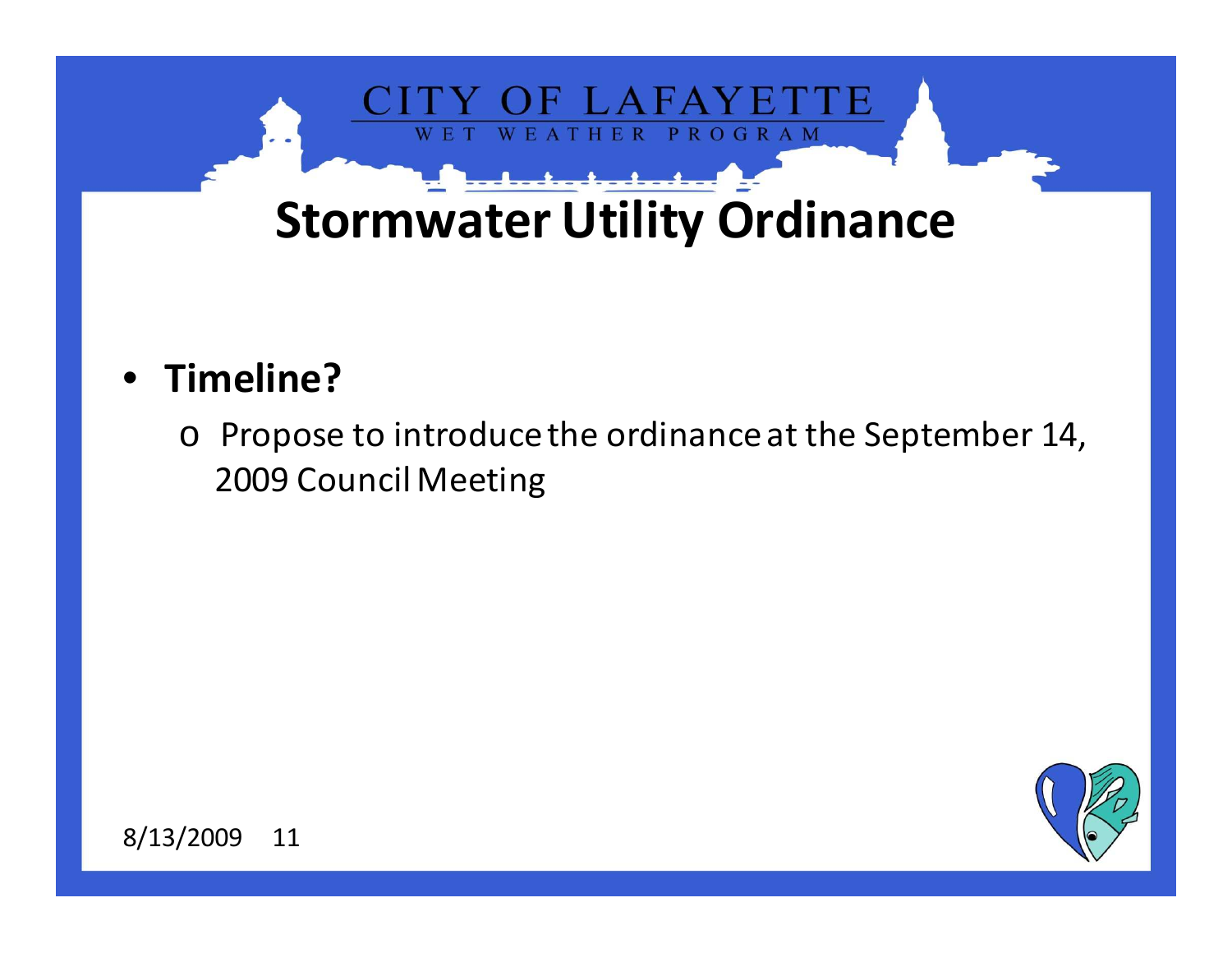

### **Questions or Comments?**

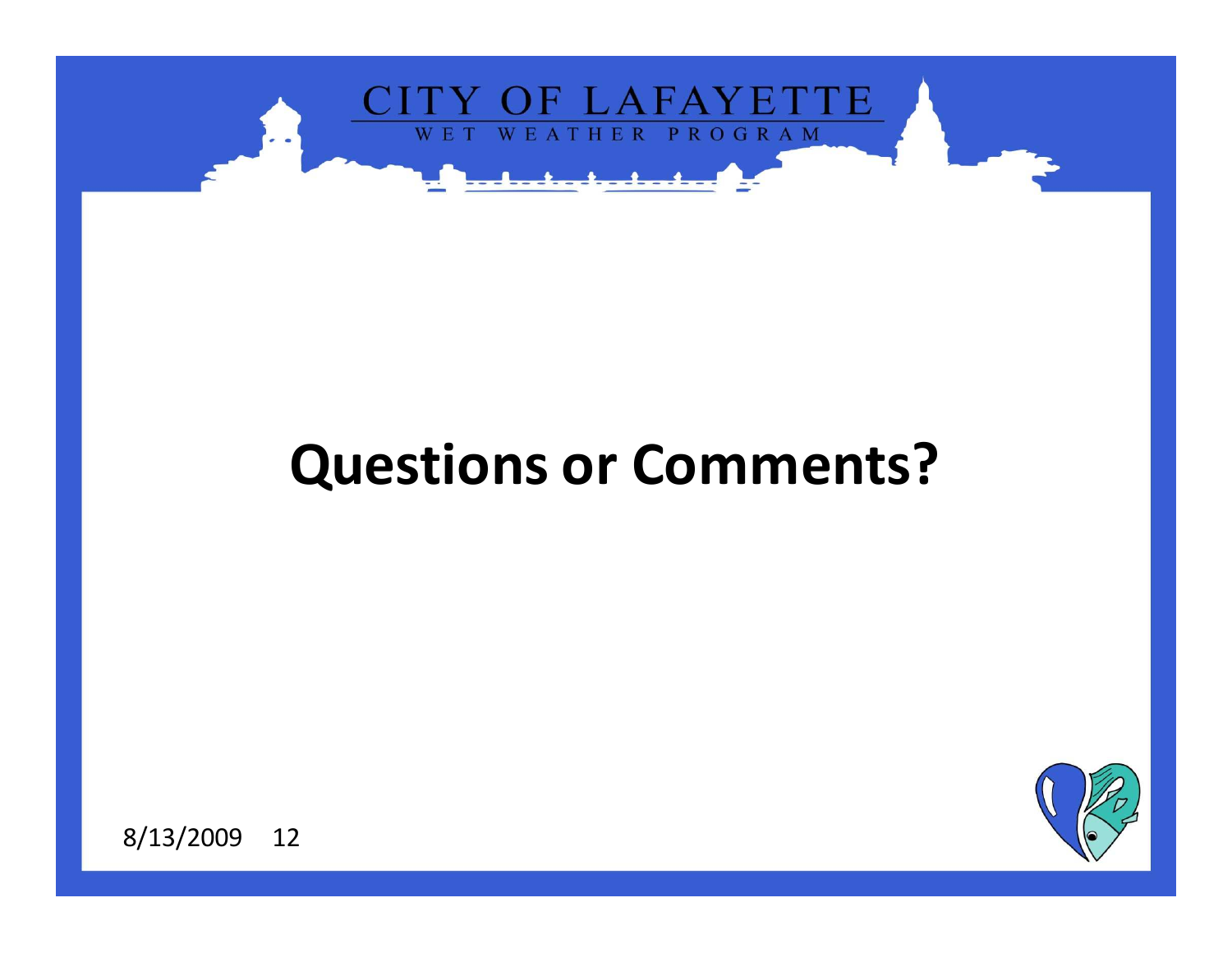### **Program PolicyParcel Review and Billing Criteria**

**ROGRAM** 

- **Visual inspection of parcel determines** 
	- o Parcel Status
		- Developed or Non-Developed
	- o Storm Classification
		- Residential or Non-Residential
		- Roadway
		- Railway

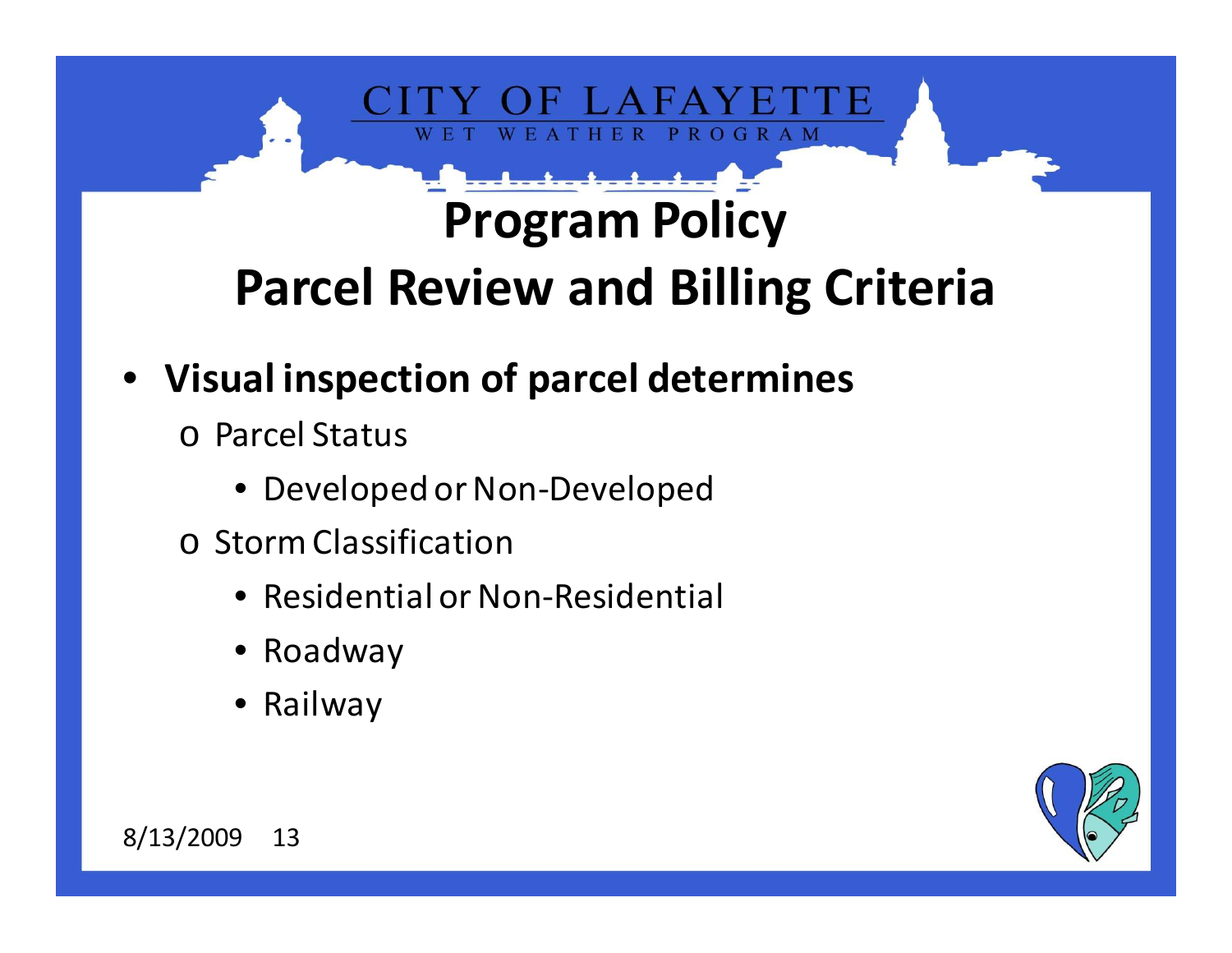### **Program PolicyParcel Review and Billing Criteria**

**ROGRAM** 

#### • **Parcel data table also provides**

- o Parcel area
- o UZO zoning classification overlay

#### •**Other process information used**

- $\circ$  Existing utility billing database
- o Emergency response address data

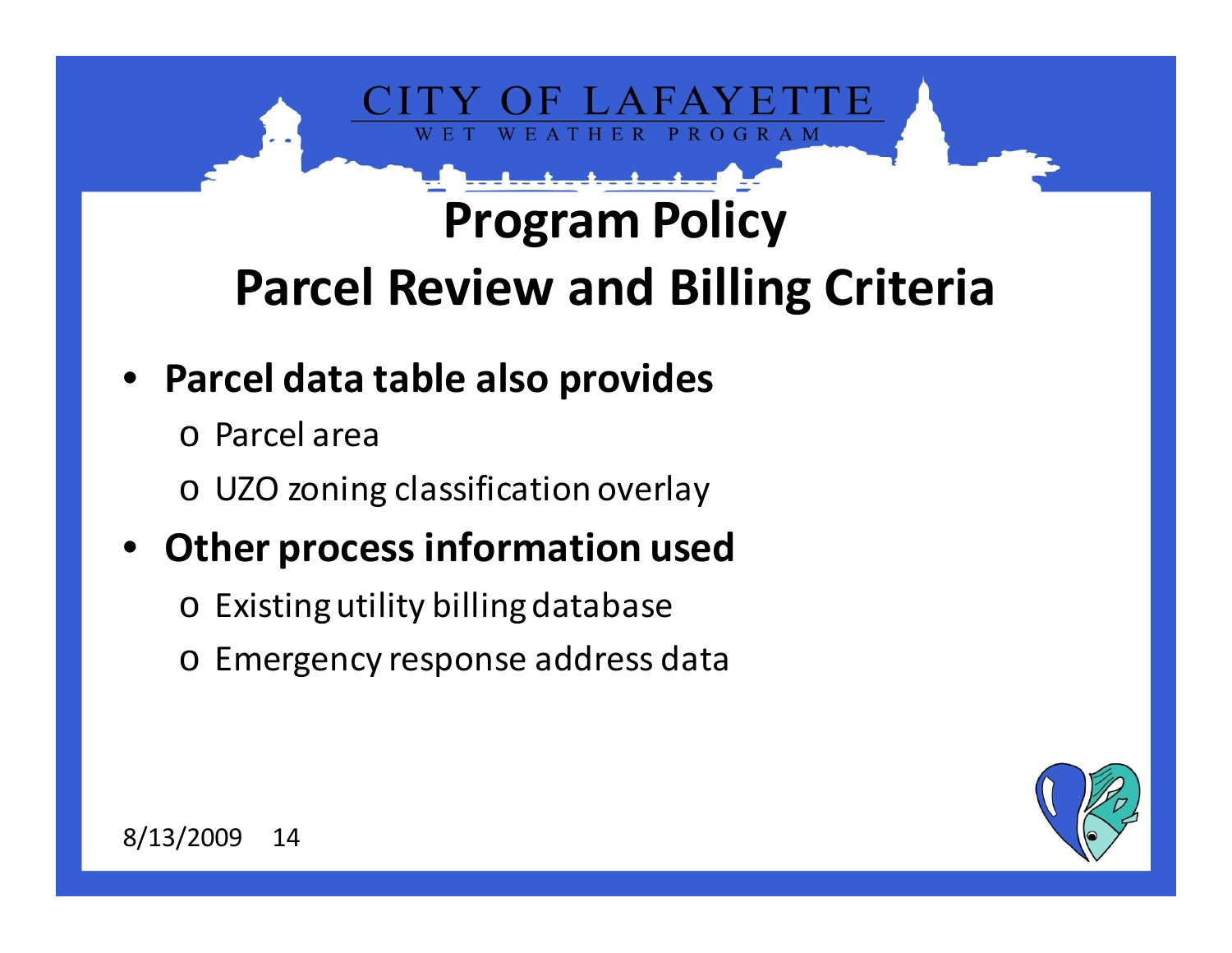# **PROGRAM**

### **Program PolicyParcel Review and Billing Class**

#### • **Three Billing Class "Bins"**

- o No-Bill
- o 1-ERU (base fee)
- o Multi-ERU calculation
	- Parcel area
	- UZO parcel classification
		- Maximum lot coverage (%)

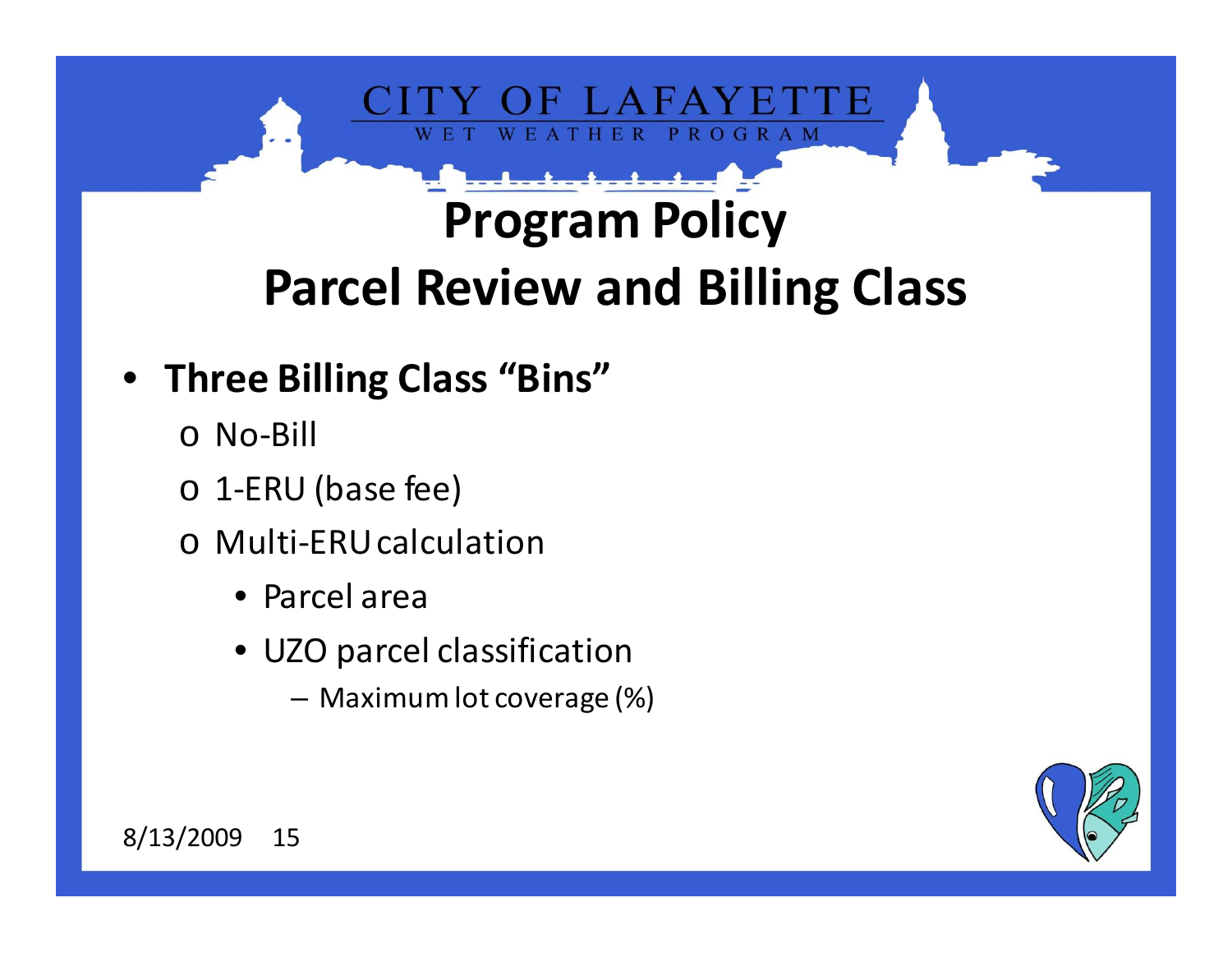- **Billing Criteria Billing Class Comments** Multi-ERU Calc. No-Bill 1-ERU **Parcel Status** Non-Developed ä Developed **Parcel Storm Class** Roadway ۰ Railway Residential Parcel Area < 1,500 Sq. Ft. Structure Contains 2 Dwelling 1 ERU = 3,200 Sq. Ft. - The average area of Impervious o Units or less Surface on a Residential Parcel Non-Residential This process includes determining the dominant UZO parcel Determine Dominant UZO Parcel Classification and .<br>|classification for single parcels having multiple UZO parcel Complete Parcel Classification Application classifications **UZO Parcel** UZO Max. Lot Classification Coverage %  $R1$  $30$ R<sub>1</sub>A 30  $R1B$  $35$ R1U 40  $R1Z$ 40  $R<sub>2</sub>$  $30$  $R2U$  $35$  $R3$ 40  $R3U$ 40 R<sub>3</sub>W  $40$  $40$ R4W **NB** 50 **NBU** 60/40 TBD OR  $25$ Mutliple ERU Calculation: (Parcel Area)(% UZO Max. Lot Coverage) MR 40 X Montly Fee  $GB$ 60 3,200 40  $HB$  $CB$ 100  $CBW$ 100  $|1|$ 25  $12$  $35$  $\overline{13}$  $45$  $\overline{\mathsf{A}}$ 20 As an alternative, specified UZO classes could be assigned to AA 10 the "1-ERU" Billing Class AW  $10$  $= 100$  $= 10$ FP 5  $RE$ 10 PD **TBD**
- $\bullet$  **How does this all fit together?**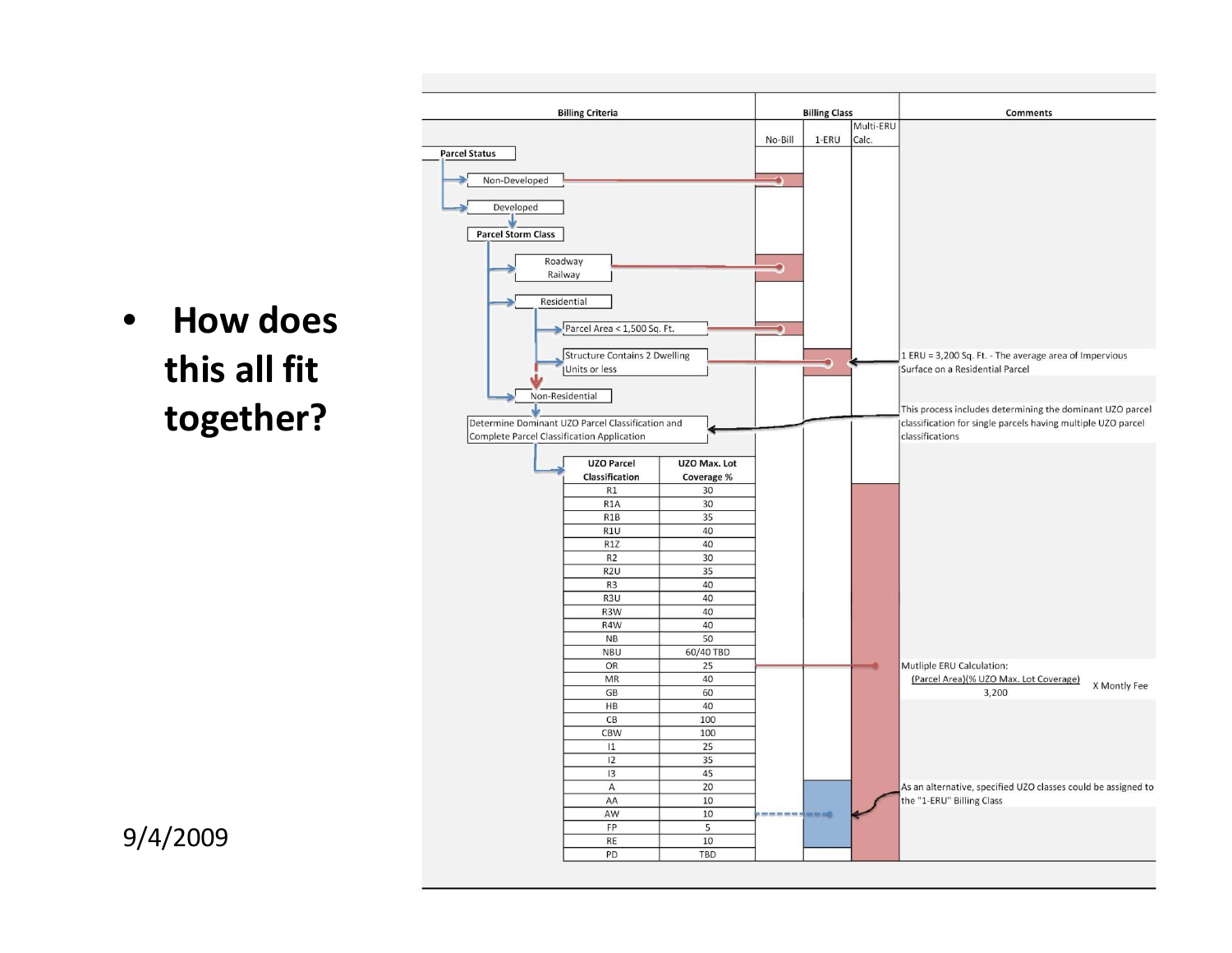

### **Questions or Comments?**

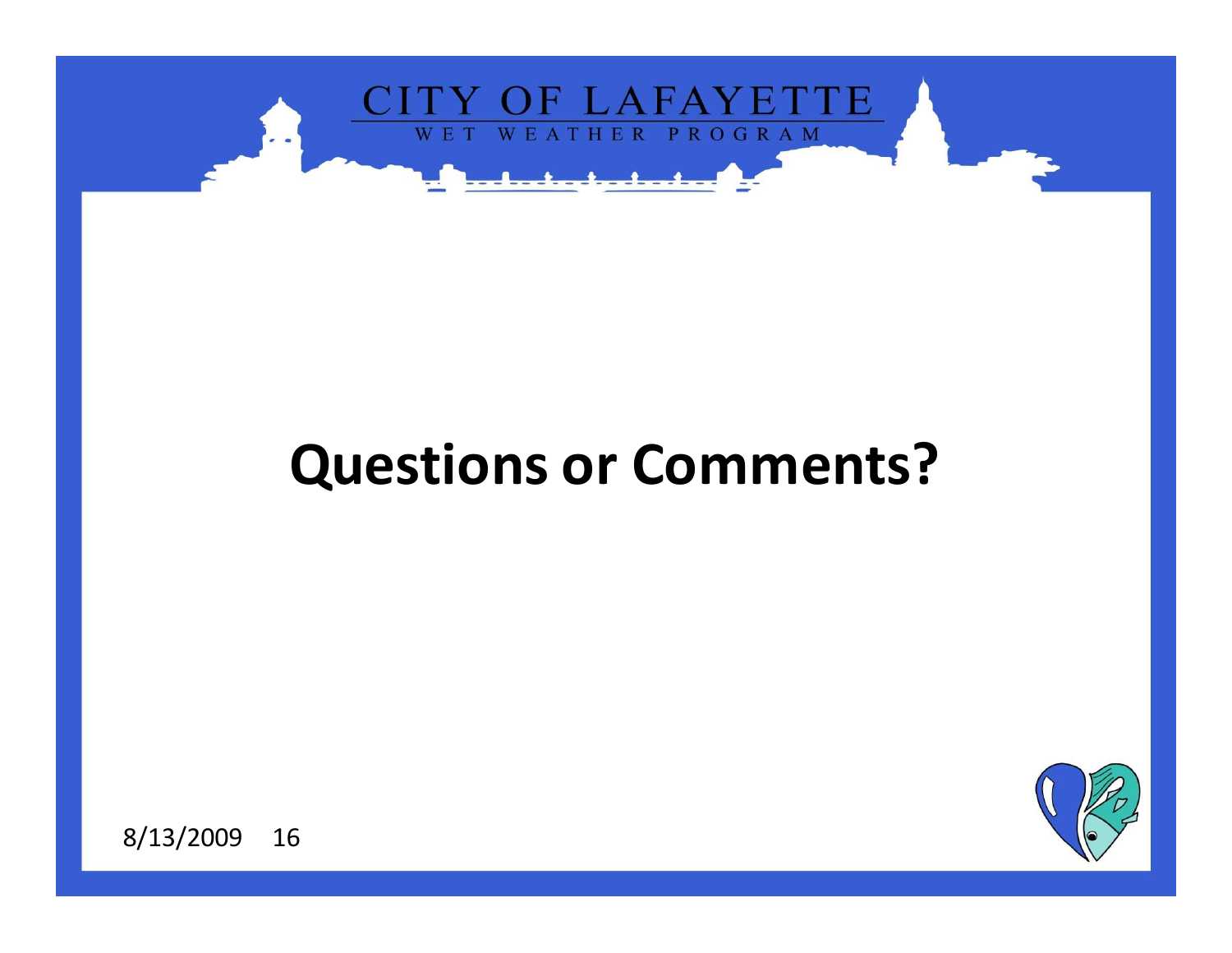## **Stormwater Capital ProgramProject Prioritization**

PROGRAM

- • **Why must the city prioritize its capital projects?**
	- o To determine the greatest need when considering a project
	- o To distinguish between public and private benefit when choosing projects
	- o Provides the city with project planning tool
		- Determines logical project area(s)
		- Incorporate projects into long term plan
		- Cost effective strategy



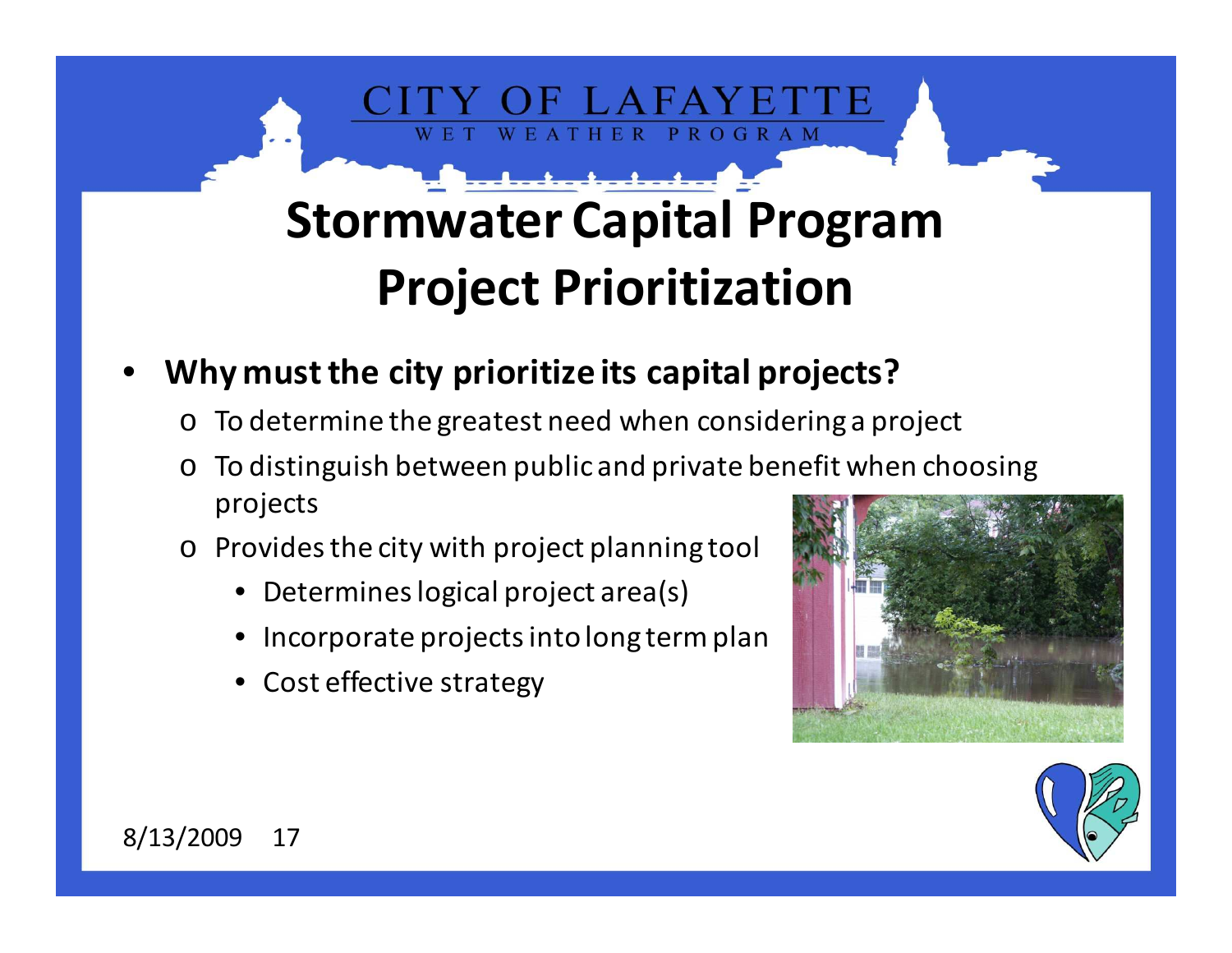### **Determining the Greatest "Need"**

THER PROGRAM

#### •**City must prioritize the most needed projects**

- o What will be the biggest public benefit
- o What will benefit the most residents
- o What will provide the most needed fix to public infrastructure
- o What will provide preventative measures from public infrastructure deterioration
- o What will have the greatest impact on water quality



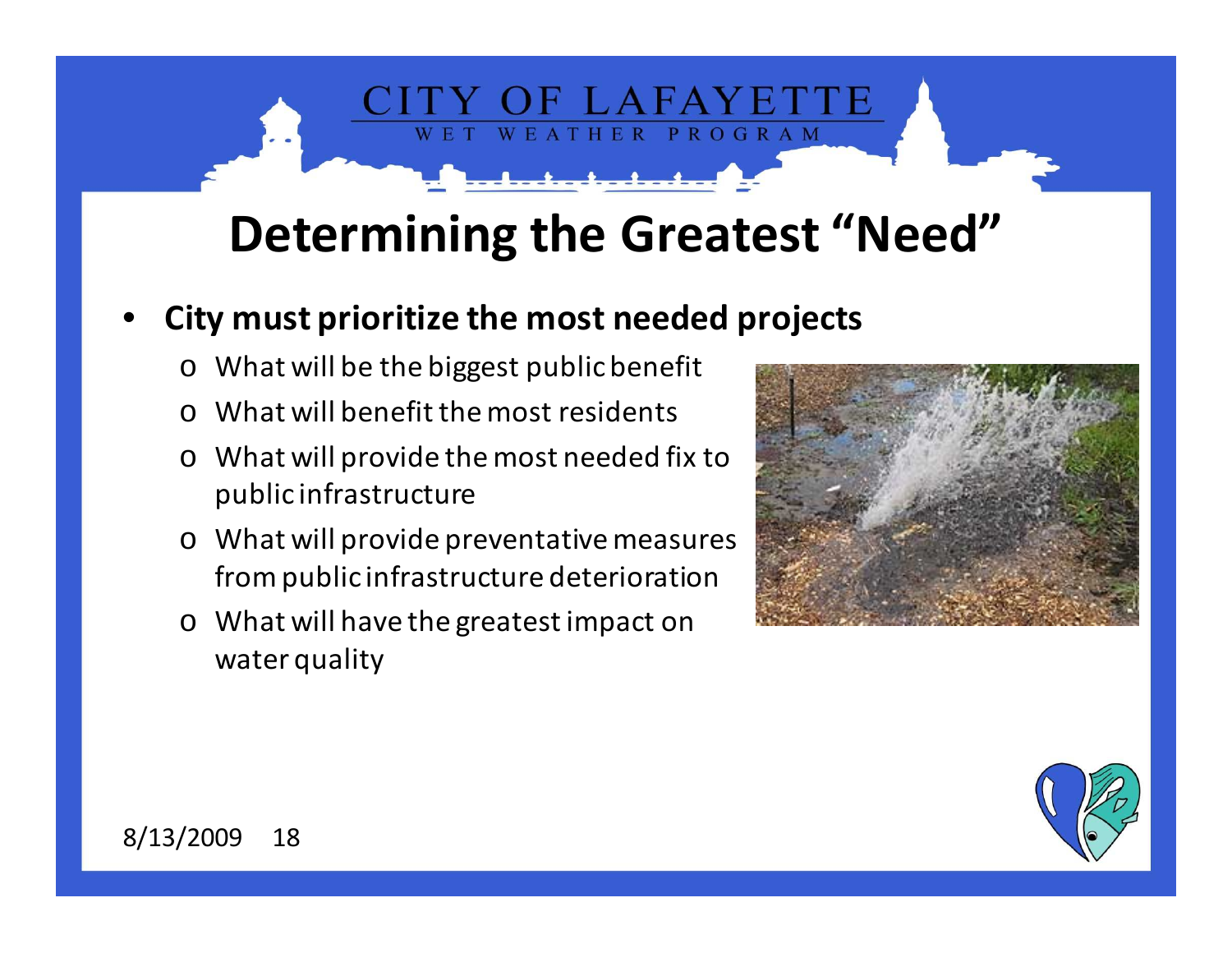

### **Public vs. Private Benefit**



**Public Roadway**



#### **Private Yard**

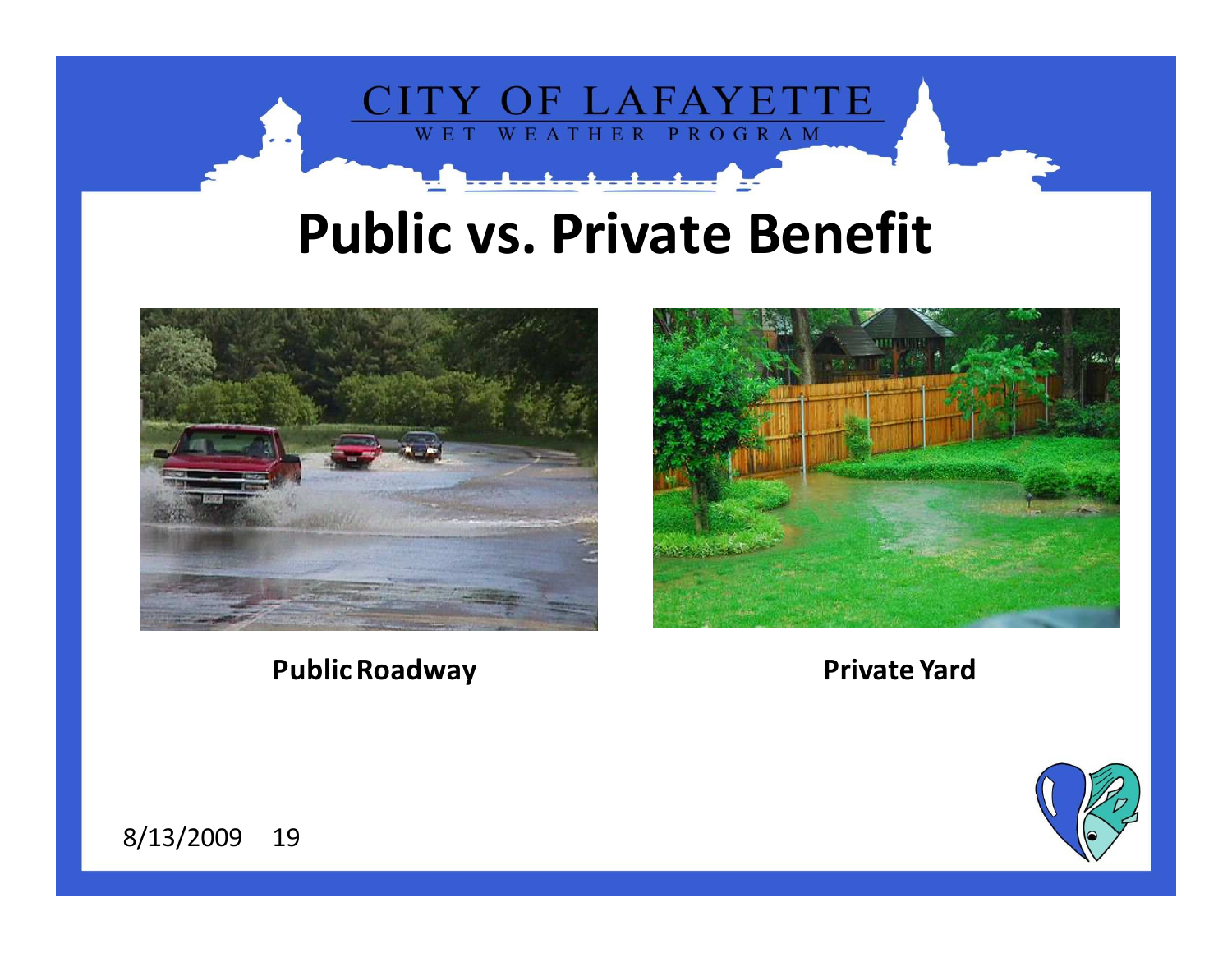# **Public vs. Private Benefit**

PROGRAM

#### **Determining the Difference**

#### •**Public benefit area**

- o Problem area occurring within the public right-of-way and/or if the problem is impacting public infrastructure
- oDoes NOT mean solving residential yard flooding

#### •**Examples**

- $\Omega$ Public Roadway Failure
- oStorm Sewer Failure/Sanitary Sewer Backup or Pipe Collapse
- oWater Quality Issues
- $\Omega$ Severe Erosion

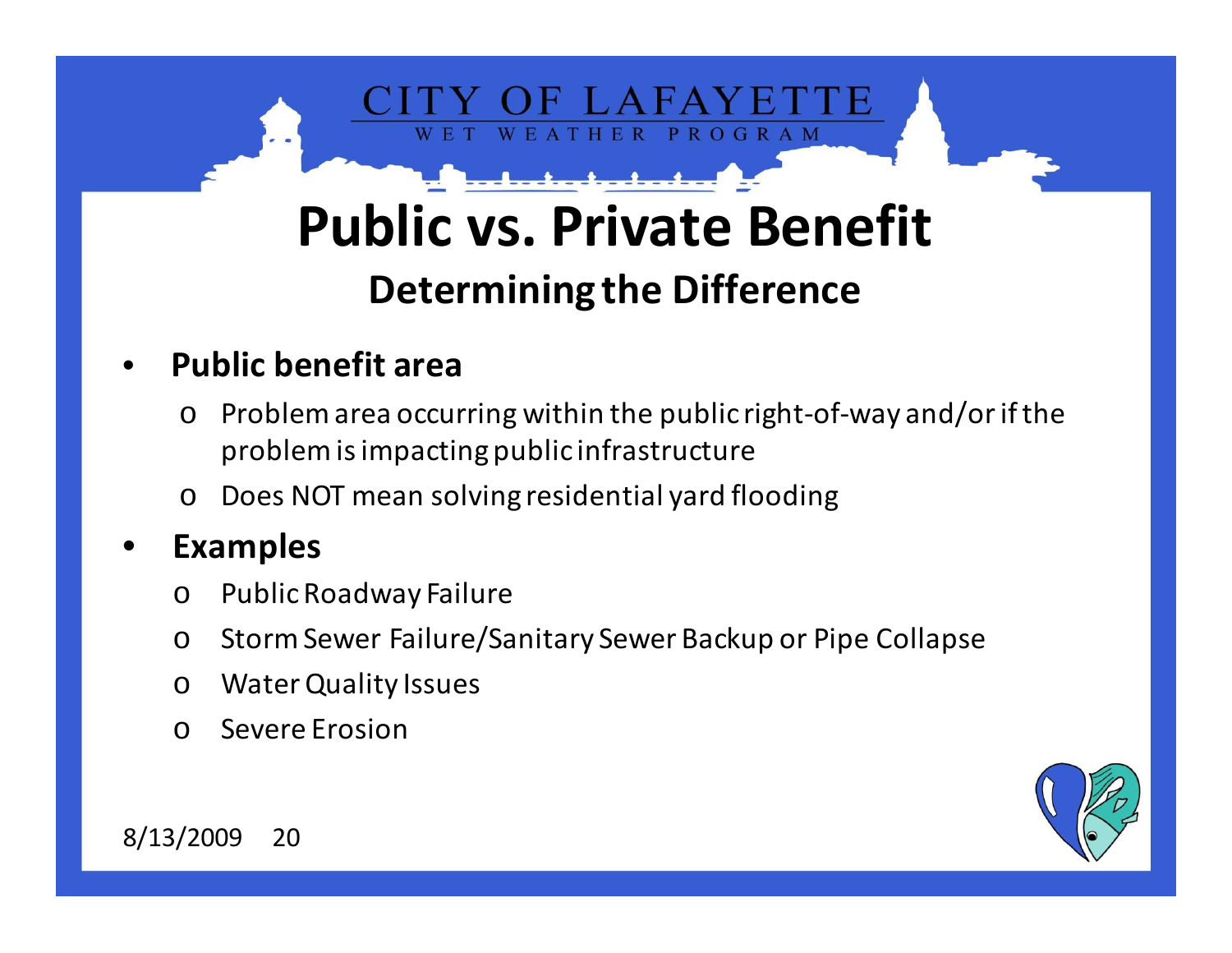

# **Public vs. Private Benefit**

#### **Determining the Difference**

#### •**Private benefit area**

- o Any area on private property that does not directly or indirectly effect public property or infrastructure
	- o Isolated backyard flooding/low spots

#### •**Incidental private benefit**

- o If improving private property can be a benefit to public infrastructure it may be deemed a public benefit area
	- oExtending erosion control or stabilization



9/4/2009 <sup>21</sup>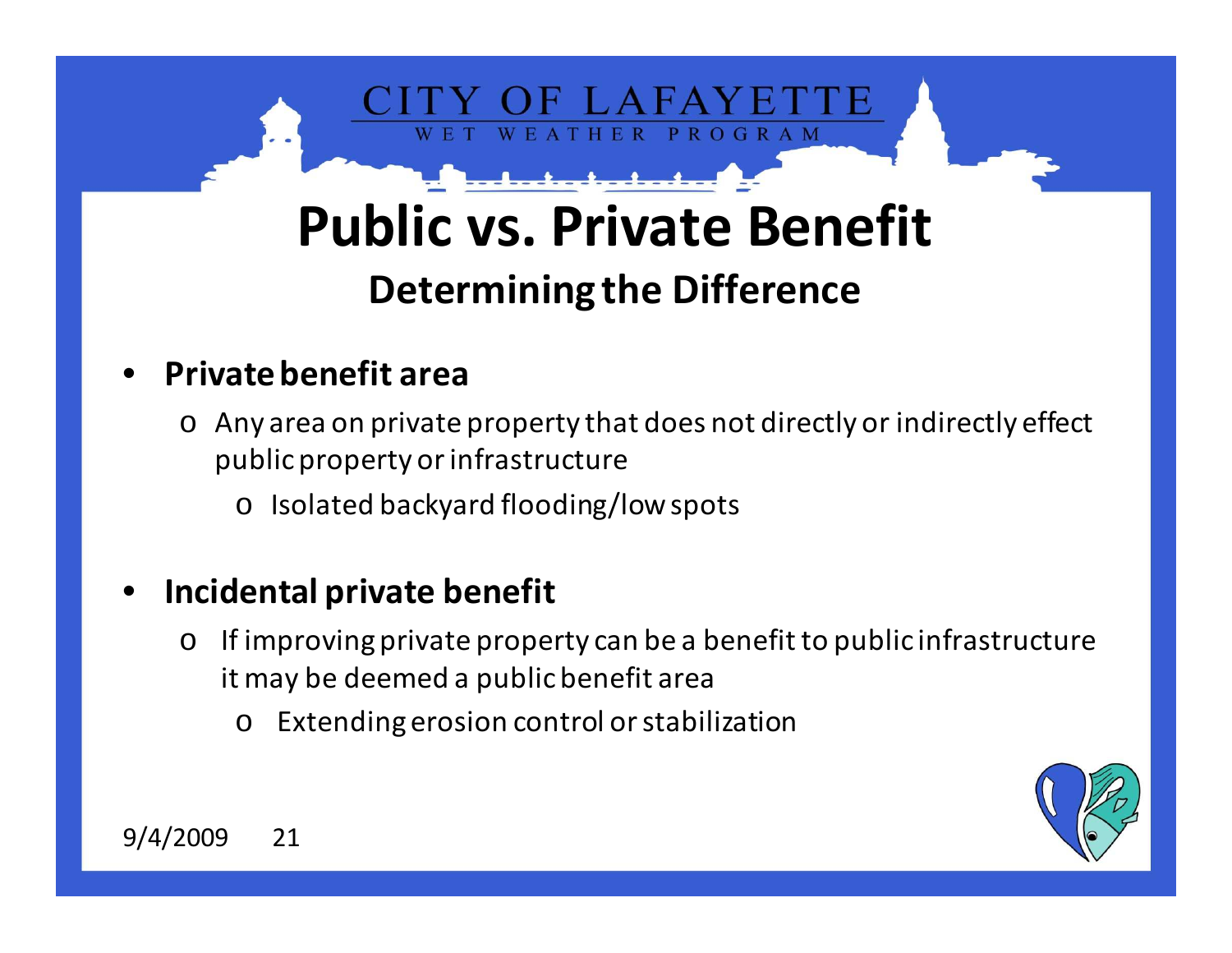### **How Does the City Become Aware of Potential Projects?**

THER

I AFAV

PROGRAM

#### • **Public reporting**

- o To request assistance with a drainage problem, call(765) 807-1036
- o To report a problem through the Action Center

https://www.lafayette.in.gov/egov/apps/action/center.egov

#### • **City maintenance staff**

o Issues observed during routine maintenance



![](_page_22_Picture_8.jpeg)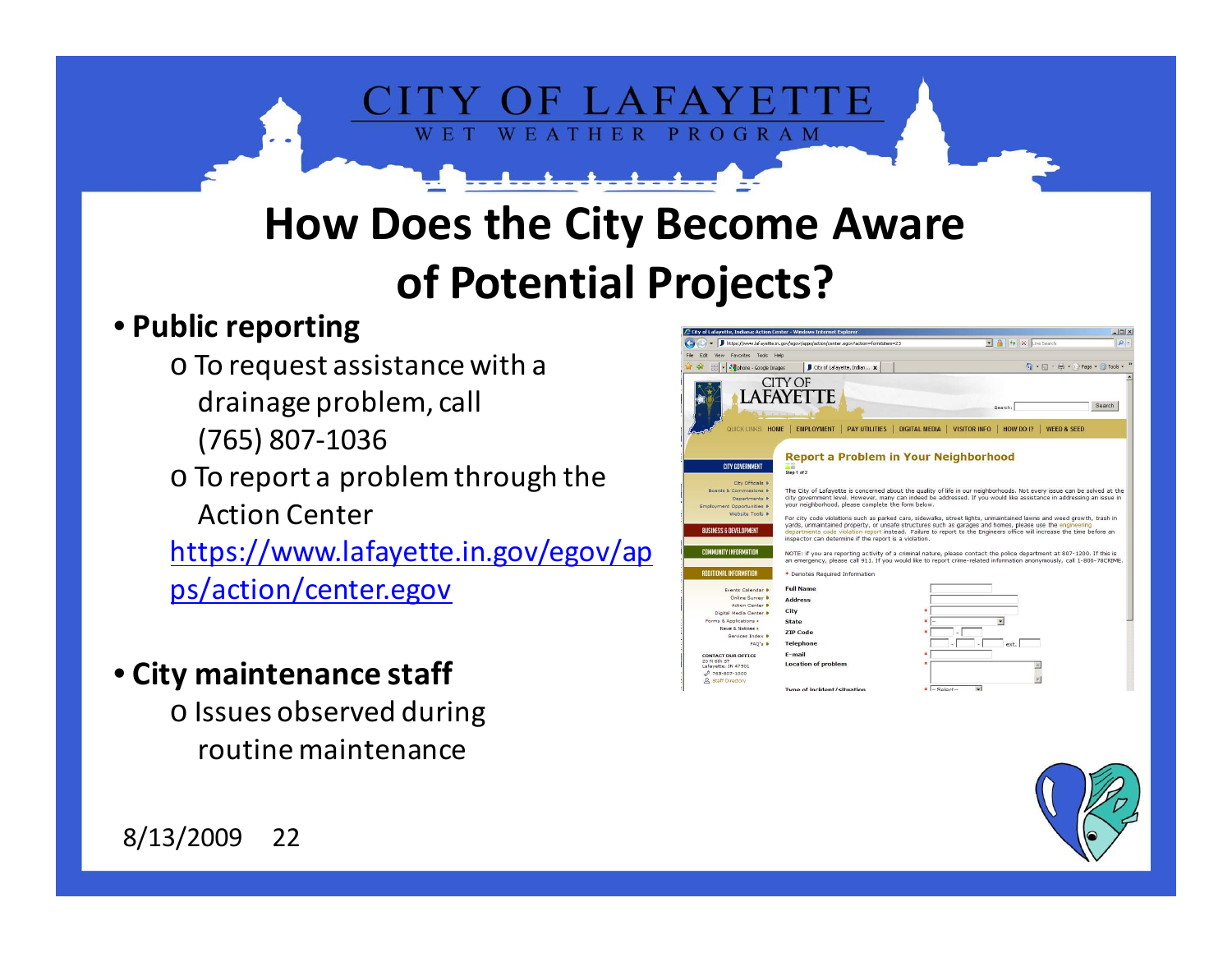# **Prioritization**

**ROGRAM** 

- • **Priority Rating System**
	- o Evaluation rating form
		- Will enable the city to establish a defined rating system to assign a numerical value to the assessed area

#### •**GIS mapping**

- o Map the ratings and determine capital improvement project areas; a very effective planning tool
	- Enables the city to determine the greatest area of need
	- Map will illustrate where the highest ratings are located and determine issue overlap as well as recurring problems

![](_page_23_Picture_8.jpeg)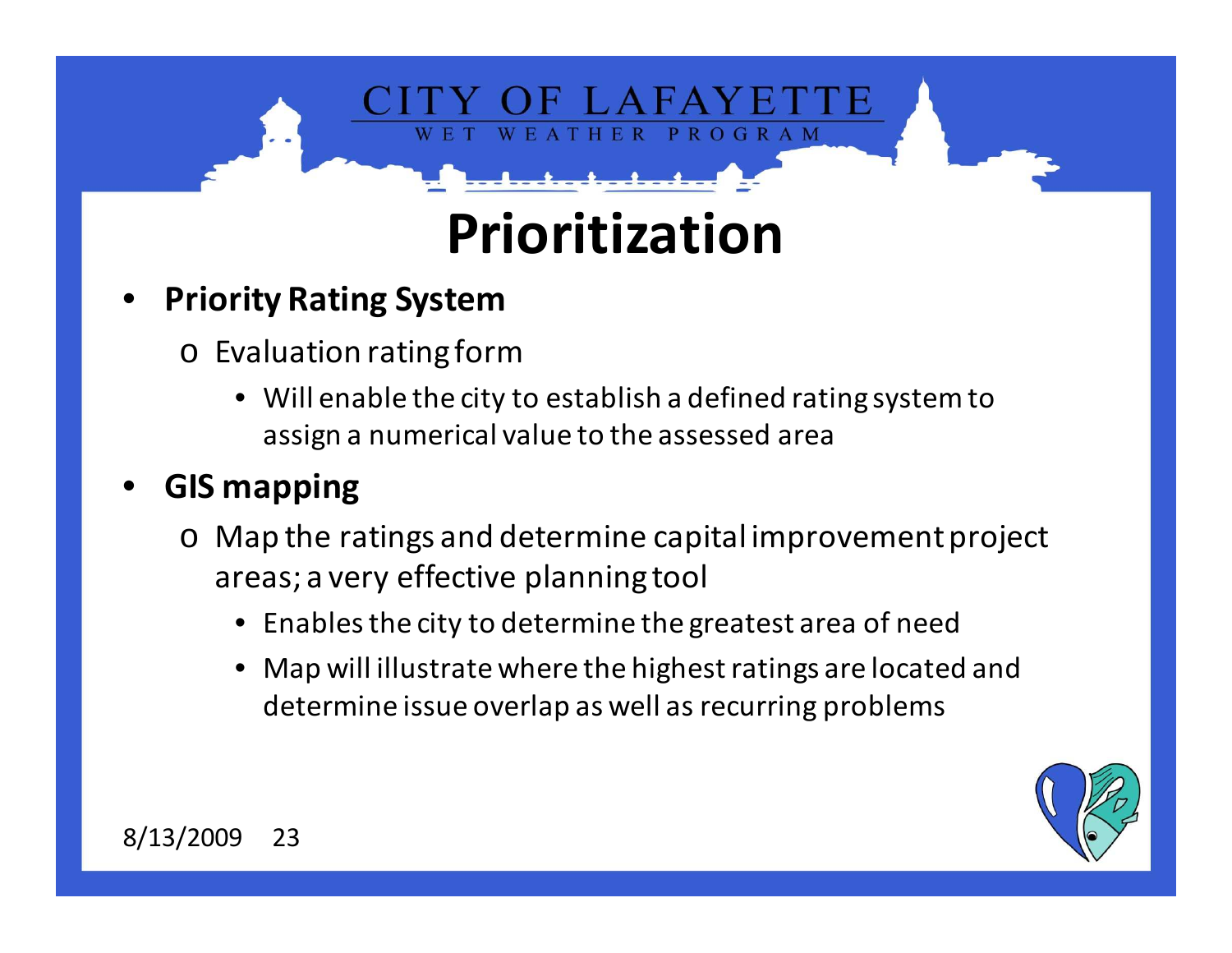## **Evaluation Rating Forms**

|                                                                        | City of Lafayette                                        |                              |                                      |                                    |                                                 | <b>Stormwater Program</b> |               |                     |
|------------------------------------------------------------------------|----------------------------------------------------------|------------------------------|--------------------------------------|------------------------------------|-------------------------------------------------|---------------------------|---------------|---------------------|
| <b>Stormwater Problem Area</b>                                         |                                                          |                              |                                      |                                    | <b>Initial Priority Rating Evaluation Sheet</b> |                           |               |                     |
|                                                                        |                                                          |                              |                                      |                                    |                                                 |                           |               |                     |
| <b>Street Address:</b><br>Nearest address or intersection of problem:  |                                                          |                              |                                      |                                    |                                                 |                           |               |                     |
|                                                                        |                                                          |                              |                                      |                                    |                                                 |                           | DRAFT         |                     |
|                                                                        | <b>Rating By:</b>                                        | Date:                        |                                      |                                    |                                                 |                           |               |                     |
| <b>INSTRUCTIONS: Fill in only 1 "X" per Group Rating as applicable</b> |                                                          |                              |                                      |                                    |                                                 | Revision Date: 08-12-2009 |               |                     |
|                                                                        |                                                          |                              |                                      |                                    |                                                 |                           |               |                     |
| STREET FLOODING                                                        | STREET CLASSIFICATION                                    |                              | Every Rain                           | <b>STREET FLOODING OCCURRENCES</b> | Once/1-2 Yr   Once/2-10 Yr   Once/10-25 Yr      |                           |               | Rating              |
|                                                                        |                                                          |                              | 4                                    | 3                                  | $\overline{2}$                                  | T                         |               |                     |
|                                                                        | <b>Primary Arterial</b>                                  | 4                            |                                      |                                    |                                                 |                           |               | 0                   |
|                                                                        | Secondary Arterial                                       | 3                            |                                      |                                    |                                                 |                           |               | $\overline{0}$      |
|                                                                        | Collector                                                | $\overline{2}$               |                                      |                                    |                                                 |                           |               | $\overline{0}$      |
|                                                                        | Local Street or Place                                    | $\overline{1}$               |                                      |                                    |                                                 |                           |               | O                   |
| INFRASTRUCTURE<br>DET BRIORATION                                       |                                                          |                              |                                      |                                    |                                                 |                           |               |                     |
|                                                                        | PUBLIC INFRASTRUCTURE TYPE                               |                              | <b>MAJOR FAILURE POSSIBLE WITHIN</b> |                                    |                                                 |                           |               |                     |
|                                                                        |                                                          |                              | Immediate                            | 1-2 Years                          | 3-5 Years                                       | 6-10+ Years<br>Ŧ          |               | Rating              |
|                                                                        | (as applicable)<br>Arterial/Sanitary Int/Major Tributary | 4                            | 4                                    | 3                                  | $\overline{2}$                                  |                           |               | 0                   |
|                                                                        | Collector/Storm/Sanitary Collector/Stream                | 3                            |                                      |                                    |                                                 |                           |               | 0                   |
|                                                                        | Local Storm/Sanitary Main/Road Drainage                  | $\overline{2}$               |                                      |                                    |                                                 |                           |               | $\overline{0}$      |
|                                                                        |                                                          |                              |                                      |                                    |                                                 |                           |               |                     |
| ROODED                                                                 | PROPERTY OR FACILITY CLASSIFICATION                      |                              |                                      |                                    | <b>FLOODING FREQUENCY</b>                       |                           |               |                     |
|                                                                        |                                                          |                              | Every Rain                           | Once/1-2 Yr                        | Onoe/2-10 Yr                                    | Once/10-25 Yr             |               | Rating              |
|                                                                        |                                                          |                              | 4                                    | 3                                  | 2                                               |                           |               |                     |
|                                                                        | Homes                                                    | 4<br>$\overline{\mathbf{3}}$ |                                      |                                    |                                                 |                           |               | 0                   |
|                                                                        | Business/industry<br>Parking Lots                        | $\overline{2}$               |                                      |                                    |                                                 |                           |               | $\overline{0}$      |
|                                                                        | Yards / Fields                                           | 1                            |                                      |                                    |                                                 |                           |               | 0<br>$\overline{0}$ |
|                                                                        |                                                          |                              |                                      |                                    |                                                 |                           |               |                     |
| NUMBER<br>IMPACTED                                                     | PROPERTY CLASSIFICATION                                  |                              |                                      | NUMBER OF FEATURES AFFECTED        |                                                 |                           |               |                     |
|                                                                        |                                                          |                              | $1 - 10$                             | $11 - 25$                          | $26 - 50$                                       | > 50                      |               | Rating              |
|                                                                        |                                                          |                              | 1                                    | $\overline{\mathbf{2}}$            | 3                                               | 4                         |               |                     |
|                                                                        | Homes                                                    | 4                            |                                      |                                    |                                                 |                           |               | 0                   |
|                                                                        | Business/industry                                        | $\overline{2}$               |                                      |                                    |                                                 |                           |               | $\overline{0}$      |
| EXTENT OF                                                              | Erosion                                                  |                              |                                      | <b>LINEAL FEET OF EROSION</b>      |                                                 |                           |               |                     |
|                                                                        |                                                          |                              | $10 - 100$                           | $101 - 250$                        | $251 - 500$                                     | > 500                     |               | Rating              |
|                                                                        |                                                          |                              | 10                                   | 20                                 | 30                                              | 40                        |               |                     |
|                                                                        | Observed Erosion                                         |                              |                                      |                                    |                                                 |                           |               | $\overline{0}$      |
|                                                                        |                                                          |                              | Non-                                 | Erosion                            |                                                 |                           |               |                     |
| <b>WATER</b><br>QUALITY                                                | (Area Type)                                              |                              | Combined                             | Effecting                          | Combined                                        |                           |               |                     |
|                                                                        |                                                          |                              | <b>Sewer Area</b>                    | Water Quality                      | Sewer Area                                      |                           |               | Rating              |
|                                                                        |                                                          |                              | 5                                    | 10                                 | 15                                              |                           |               | Ō                   |
|                                                                        | Area Type                                                |                              |                                      |                                    |                                                 |                           |               |                     |
| <b>SOLUTIONS</b>                                                       | <b>Resolution Type</b>                                   |                              | <b>Storm</b>                         | Structural                         | <b>Bridge/</b>                                  | Open                      |               |                     |
|                                                                        |                                                          |                              | Sewer                                | <b>BMP</b>                         | Culvert                                         | Channel                   |               | Rating              |
|                                                                        |                                                          |                              | $\overline{\mathbf{2}}$              | 4                                  | G                                               | 8                         |               |                     |
|                                                                        | Solution                                                 |                              |                                      |                                    |                                                 |                           |               | 0                   |
| <b>PUBLIC</b><br>INVOLVE                                               | COST SHARE (When property owner ask to participate       |                              |                                      |                                    |                                                 |                           |               |                     |
|                                                                        | or is required for a solution)                           |                              | >75%                                 | 26 - 75%                           | $6 - 25%$                                       | $0 - 5%$                  |               | Rating              |
|                                                                        |                                                          |                              | 15                                   | 10                                 | 5                                               | 0                         |               |                     |
|                                                                        | % by Developer/Owner                                     |                              |                                      |                                    |                                                 |                           |               | U                   |
|                                                                        |                                                          |                              |                                      |                                    |                                                 |                           | Subtotal      | ŵ                   |
|                                                                        |                                                          |                              | <b>Public</b>                        |                                    | Private                                         |                           | <b>IPR</b>    |                     |
|                                                                        | <b>Public or Private Benefit?</b>                        |                              |                                      |                                    |                                                 |                           | <b>RATING</b> | $\overline{0}$      |

#### • **Evaluation criteria**

o Street flooding – How often

PROGRAM

- o Infrastructure Deterioration Possible failure
- o Structure flooding How often
- o Number impacted How many
- o Extent of erosion Severity
- o Water quality impacts
- o Solutions Type of fix
- o Public involvement Cost share
- o Public or Private Benefit

![](_page_24_Picture_12.jpeg)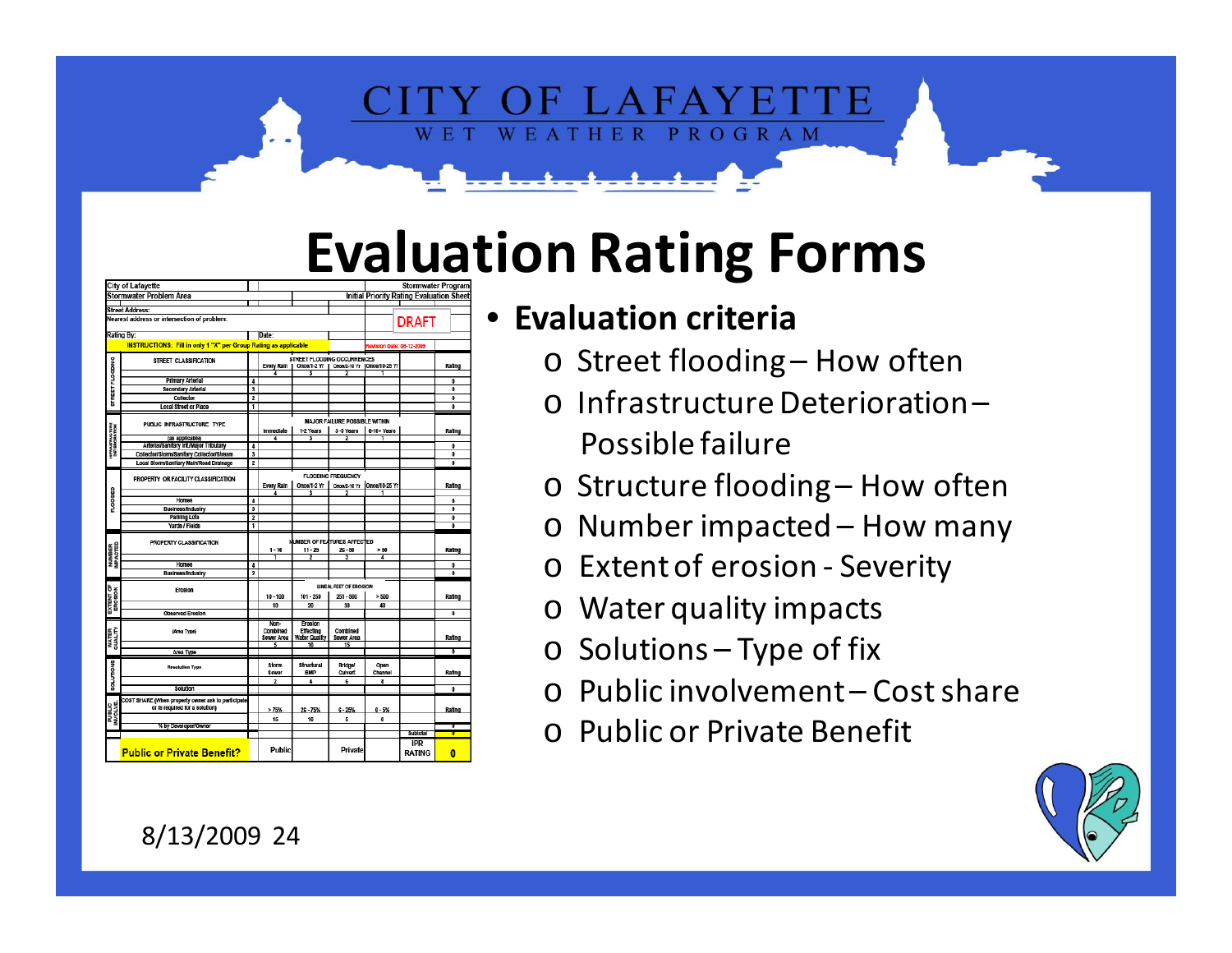# **Processing the Information and Summary**

**ROGRAM** 

#### •**Database**

- o Enables the city to record and track citizen complaints
- o City can better identify continual problem areas and formulate capital projects

#### •**GIS mapping**

- $\circ$  Enables the city to visually track evaluation ratings
- o City can better identify recurring problem areas and adjacent project areas and coordinate a more efficient approach for project designations

![](_page_25_Picture_7.jpeg)